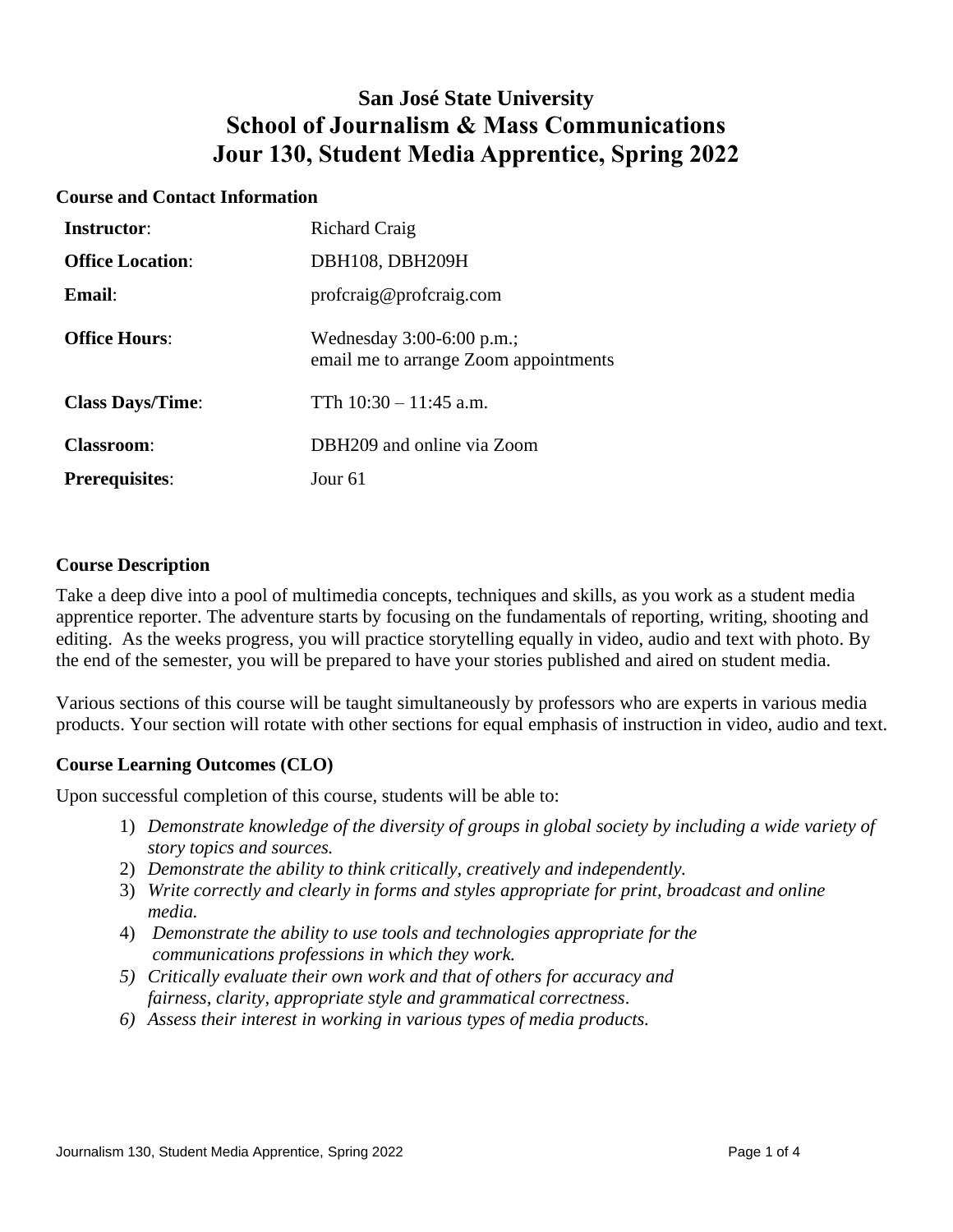## **Required Texts/Readings (Required)**

#### **Textbook**

[Associated Press Stylebook,](https://store.apstylebook.com/2017-ap-stylebook-print-edition.html) 2021 edition (or newer). Either print or digital edition is fine, but you'll need access to it during class meetings.

The stylebook will be used for reference and not as the backbone for each day's class instruction. **The textbook will be supplemented by readings on the class Web page. Please get in the habit of regularly checking for new readings.** 

Textbook is available from the Spartan Bookstore and numerous online outlets. Other required online readings will be posted on the class home page throughout the semester. You will receive advance notice for all additional readings.

#### **Other Readings**

Sign up and follow the feeds for Poynter's News University: [www.newsu.org](http://www.newsu.org/)

#### **Other technology requirements / equipment / material**

Access to a laptop with Adobe Premiere, an external hard drive of 1 TB. Mobile phone, camcorder or DSLR that is capable of shooting video and equipped with an external microphone. Tripod.

#### **Course Requirements & Assignments**

40 points: Text stories with photos for at least two of the stories (4 stories, 10 points each story) (CLO 1,2,3,4,5) 40 points: Video stories (two vo/sots and two pkgs) (4 stories, 10 points each) (CLO 1,2,3,4,5) 20 points: Final project, telling a story with video/audio, text and photos. (CLO 4, 6)

#### **Final Examination or Evaluation**

The final exam, as stated above, worth 20 points, will be presentation of a project: One web package consisting of a single story focus told with video, audio, text and photos.

#### **Grading Scale:**

| <b>Grading Scale:</b>    |                  |                          |
|--------------------------|------------------|--------------------------|
| $A_1$ = 97% and above    | $A = 94$ to 96%  | A minus = $90$ to $93\%$ |
| $B+=87$ to 89%           | $B = 84$ to 86%  | B minus = $80$ to $83\%$ |
| $C_{\rm{+}} = 77$ to 79% | $C = 74$ to 76%  | C minus = $70$ to $73\%$ |
| $D_{+} = 67$ - to 69%    | $D = 64$ to 66%  | D minus = $60$ to $63\%$ |
| below $60\% = F$         | $I = incomplete$ |                          |

#### **Classroom Protocol**

No late work accepted. Please be on time to take advantage of every learning opportunity. Please make sure you support your classmates, as teamwork is key in media work.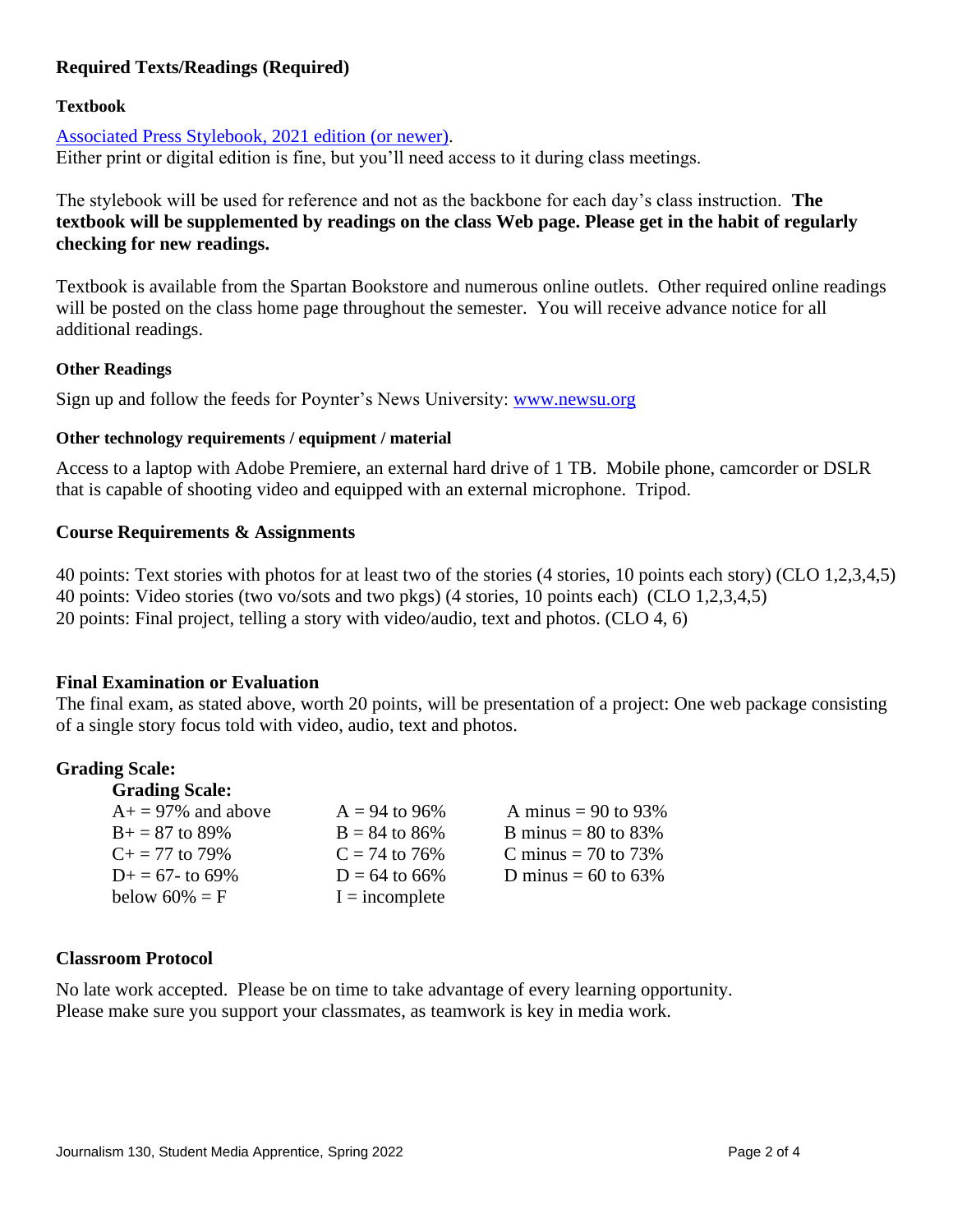# **University Policies**

Per University Policy S16-9, university-wide policy information relevant to all courses, such as academic integrity, accommodations, etc. will be available on Office of Graduate and Undergraduate Programs' [Syllabus](http://www.sjsu.edu/gup/syllabusinfo/)  [Information](http://www.sjsu.edu/gup/syllabusinfo/) web page at [http://www.sjsu.edu/gup/syllabusinfo/"](http://www.sjsu.edu/gup/syllabusinfo/)

### **ACEJMC Professional Values and Competencies**

The SJSU Journalism Department is accredited by the Accrediting Council on Education in Journalism and Mass Communications (ACEJMC). The Department strives to have all of our major-required courses help students meet the ACEJMC's 12 Professional Values and Competencies, which are described here under **Professional Values and Competencies**: [https://www.acejmc.org/policies-process/principles/.](https://www.acejmc.org/policies-process/principles/)